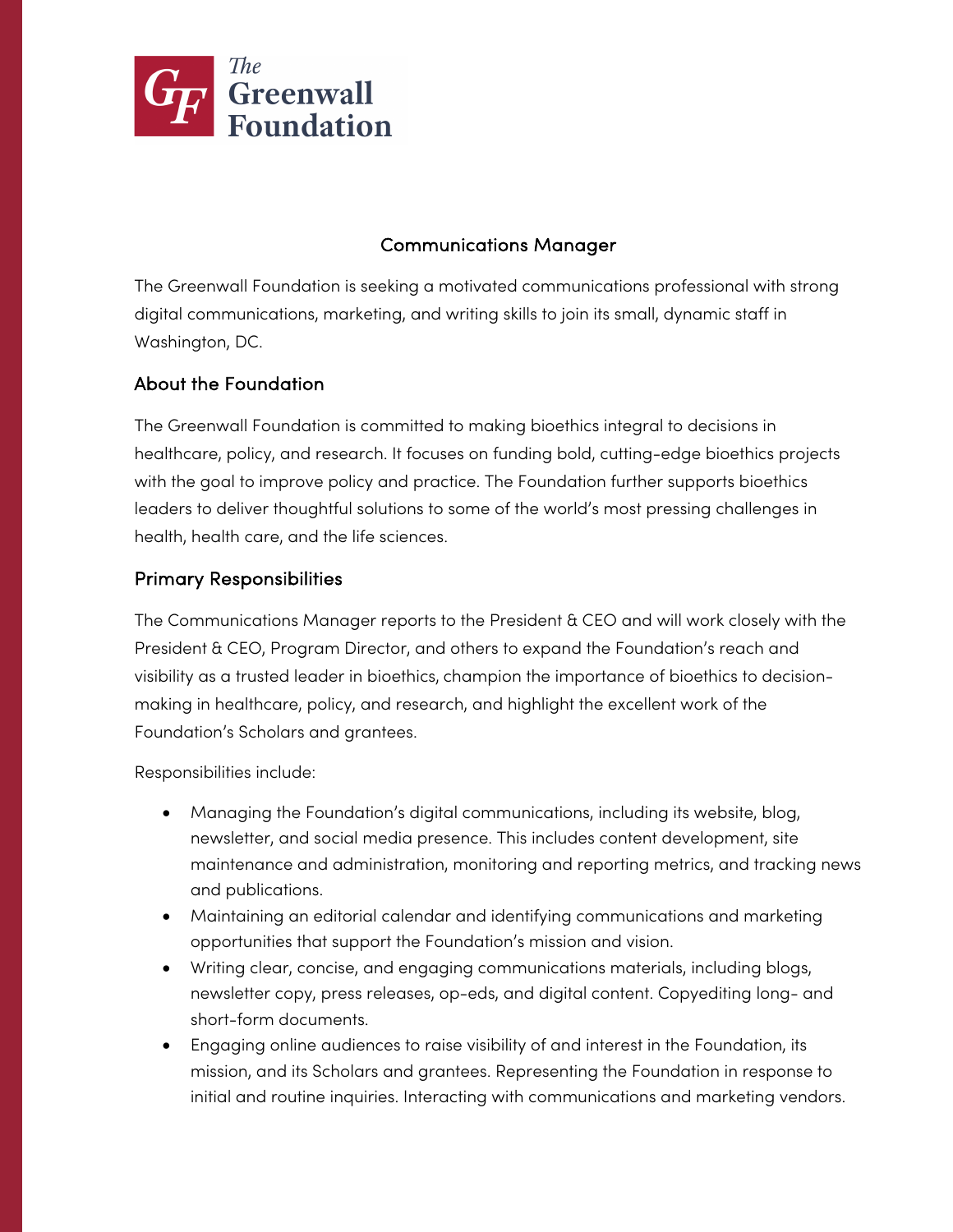- Producing original video content for the Foundation's digital channels, in coordination with communications and marketing vendors as needed.
- Public event planning/management, including advertising/publicity, scheduling, preparing event materials, and coordinating with vendors and guests.
- Undertaking additional special projects and duties as assigned.

#### Skills/Abilities

A successful candidate will have demonstrated abilities to:

- Write clearly and concisely
- Develop and produce e-mail, blog, and social media content, from strategy to content drafting to reporting
- Manage online platforms such as a website CMS, Mailchimp, Hootsuite, and Google Analytics
- Comfortably and knowledgably use Microsoft Office (including Word, Excel, and PowerPoint), Adobe Acrobat, and other standard professional software
- Copyedit documents
- Organize and manage public events
- Manage independent projects
- Work collaboratively with a team and external organizations and individuals
- Be flexible and able to adapt and learn quickly

Excellent interpersonal skills, sound judgment and discretion, strong organization, close attention to detail, and ability to meet deadlines are important for this position. Basic video editing and production skills are a plus. Some travel is expected.

### Education/Expertise

A college degree and 3 or more years of experience in public relations or journalism are required. Ideally, the candidate has, through their work, become familiar with issues around health care, medicine, biomedical research, public health, and/or science policy. Direct experience and interest in bioethics is a plus, as is previous work with a nonprofit organization.

\* \* \*

The Greenwall Foundation offers a generous full benefits package, which includes medical, dental, and vision insurance as well as a retirement plan and flexible vacation days. Salary is commensurate with experience. This position is full time, but the Foundation will consider a